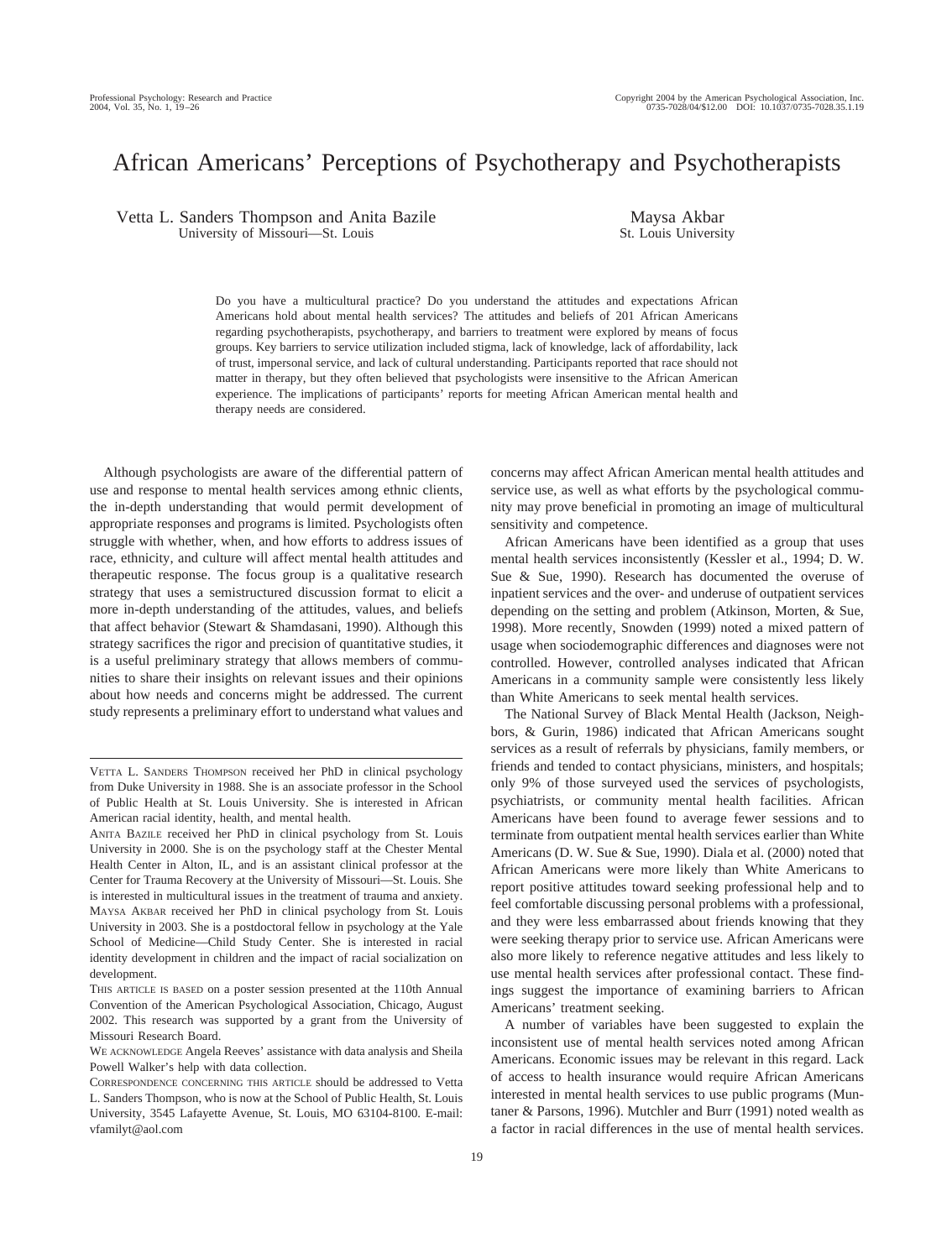Because many African Americans are categorized as low income, economic issues cannot be ignored.

Therapists' race and/or ethnicity, style of therapy, facility policies, and client and therapist attitude similarity have been suggested as relevant factors (Asbury, Walker, Belgrave, Maholmes, & Green, 1994; Okonji, Ososkie, & Pulos, 1996; Thompson, Sanders, & West, 1993; Wilson & Stith, 1991). It is interesting to note that data from the National Survey of Black Mental Health indicated no therapist race or ethnicity preferences among the African Americans surveyed (Jackson et al., 1986). Fewer than 10% of African Americans saw an African American therapist. Of those participants who reported seeing an African American therapist, only 22% expressed a preference for an African American, and preference for an African American therapist did not have an impact on their willingness to see a mental health provider again.

Davis and Proctor (1989) noted that although evidence suggested that race/ethnicity affected the therapeutic process, there was no evidence that racial dissimilarity impeded treatment outcome. S. Sue, Fujino, Hu, Takeuchi, and Zane (1991) noted that whereas African Americans had lower rates of premature termination when there was an ethnic match, ethnic match did not affect treatment outcome. Asbury et al. (1994) conducted an empirical study of African American participation in rehabilitation services that may have relevance for attrition rates noted among African Americans in therapy. The results of discriminant analyses indicated that racial similarity, perceptions of provider competence, and perceptions of the service process determined ongoing participation. Helms and Cook (1999) suggested that willingness and ability to engage in therapeutic work with a racially or an ethnically different therapist may depend on client racial identity and consciousness.

Terrell and Terrell (1984) suggested that African Americans who rated high in mistrust were more likely to terminate therapy prematurely. Nickerson, Helms, and Terrell (1994) reported that African American students who rated high in cultural mistrust of White Americans were less likely to visit the campus counseling center. Thus, issues of trust may be relevant to African Americans' attitudes toward mental health and service usage.

An early study by Silva de Crane and Spielberger (1981) noted that African Americans reported more negative attitudes toward individuals with mental illness than did members of other ethnic groups. The presence of stigma has been cited as an influence on service utilization patterns (Link & Phelan, 1999; Markowitz, 1998; Sirey et al., 2001). If mental illness carries strong stigma in the African American community, it may adversely affect use of mental health services. Cooper-Patrick et al. (1997) noted that in focus group discussions, African American patients raised more concerns regarding stigma than did White patients.

Neighbors (1990) noted gender and problem type as issues affecting African Americans' use of mental health services. The death of a spouse or a loved one was an event likely to encourage African American men to seek services. Furthermore, women and individuals with economic problems were likely to seek the assistance of ministers (Neighbors, Musick, & Williams, 1998). If a minister was contacted first, individuals were less likely to seek assistance from other professionals.

Given the referral and service provider selection patterns of African Americans, it seems important to carefully examine the beliefs, attitudes, and expectations of the African American community regarding mental health service providers and use of mental health services. This study considers community attitudes toward psychotherapy and psychotherapists through the use of focus groups.

# Focus Group Discussions of Mental Health

Twenty-four mixed-sex focus groups were conducted in an urban, Midwestern city. Groups ranged in size from 3 to 12 members. A total of 201 African Americans (134 women and 66 men) participated in discussions. One participant did not provide information on gender. Participants included consumers of mental health services, family members of consumers, as well as a large number of participants with no direct experience with mental health. Characteristics of the participants are summarized in Table 1.

All focus groups were conducted by an African American female psychologist with 8 years of experience conducting focus groups with African Americans. An African American counseling graduate student assisted. Focus groups were 1.5 hr long. The initial focus group probes (developed by Vetta Sanders Thompson) were reviewed by a graduate assistant and revised. The probes were then pretested in a mock focus group. The probes that were developed to address mental health knowledge, attitudes, and concerns are shown in Table 2.

Focus groups were conducted from May 2000 through November 2000. Participants were volunteers recruited via newspaper advertisements and posted announcements. Participants contacted the principal investigator and were screened by phone. Contact

| Table 1                                              |  |  |
|------------------------------------------------------|--|--|
| Summary of Participant Characteristics ( $N = 201$ ) |  |  |

| Variable                            | Range         | M      | SD         | $\frac{0}{0}$ |
|-------------------------------------|---------------|--------|------------|---------------|
| Age (in years)                      | $18 - 74$     | 35.8   | 12.9       |               |
| Education (in years)                | $8 - 22$      | 18.0   | 2.7        |               |
| Income $(\$)$                       | $0 - 150,000$ | 19,322 | $20,211^a$ |               |
| Mental health experience            |               |        |            |               |
| None                                |               |        |            | 46.0          |
| 1 or more therapy sessions          |               |        |            | 31.7          |
| Family or friend therapy experience |               |        |            | 17.1          |
| Considered therapy, did not attend  |               |        |            | 5.2           |

 $^{\rm a}$  *Mdn* = \$18,000.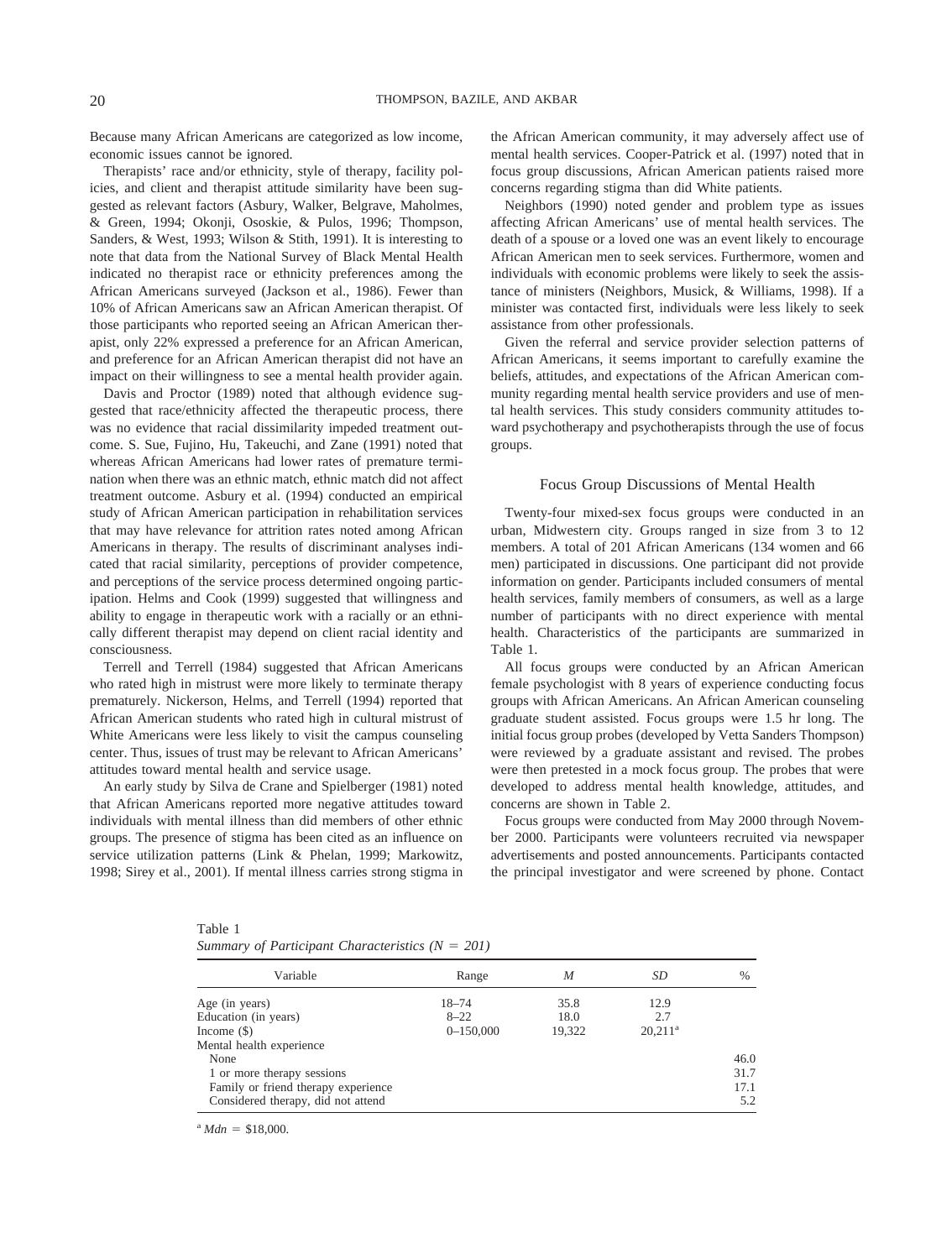|--|--|--|

Category Probes Problem type When should psychotherapy be considered? What types of problems require psychotherapy? Therapist image Describe your image of a psychologist. Describe your image of a therapist. Describe your image of a counselor. Who would you prefer to see? Race/gender/ethnicity Does race matter in the selection of a therapist? Does gender matter in the selection of a therapist? Does ethnicity matter in the selection of a therapist? Service center characteristics What characteristics would you look for in the mental health facility you attended? What characteristics would you look for in the mental health facility you recommended to a family member? Therapist characteristics What characteristics would you look for in a therapist you saw? What characteristics would you look for in a therapist you recommended to a family member? Discussion of race/ethnicity Should therapists of a different race or ethnicity discuss race or ethnicity during the initial phase of therapy? Therapy goals What goals would you set for therapy? What would you want to accomplish in therapy?

*Focus Group Probes of African American Mental Health Knowledge, Attitudes, and Concerns*

information was obtained that permitted reminder calls 1–2 days prior to the focus group. Following the group discussion, each participant was provided with a \$20 stipend.

Although the group facilitator began the process and moved the discussion along with the aid of discussion probes, the specific content and order of the discussion were driven by participants' responses (Stewart & Shamdasani, 1990). All sessions were audiotaped, and each session's audiotape was transcribed verbatim. In addition, an assistant completed detailed field notes based on focus groups and the debriefing discussions that followed. Tapes, transcripts, and notes were independently read in their entirety (by Vetta Sanders Thompson and Anita Bazile, as well as by two African American student assistants). We consolidated our impressions into a list of themes and issues on the basis of our independent review of transcripts, field notes, and debriefing notes. We met to discuss discrepancies in themes, interpretation, and assignment of meaning, and we (Vetta Sanders Thompson and Anita Bazile) resolved differences through discussion until there was consensus. We organized the findings thematically, with references to level of consensus among participants and relevance for population subgroups noted throughout.

The interpretation of these focus group discussions must be approached with caution. This was a qualitative study, and the relative influence of the issues identified cannot be quantified. Although we made an effort to obtain a diverse sample, the participants were not representative of a national sample of African Americans. It is likely that there were regional differences in service use attitudes and preferences, as well as in knowledge about mental health. This sample was composed of volunteers, and it is impossible to know how individuals who chose to participate differ from those who did not. It is plausible that individuals who had concerns about mental health issues in the African American community were more likely to agree to participate in a study of this nature. In addition, the provision of a monetary incentive may have resulted in a larger proportion of low-income participants.

# Seeking Psychotherapy

There was general agreement on the primary reasons to seek psychotherapy. Participants reported that schizophrenia, depression, and suicidal ideation suggested the need for psychological intervention. The identification of these disorders suggests that seeking therapy is associated with serious mental illness. There was no dissent noted on drug and alcohol abuse, rape, child sexual abuse, and domestic violence as major life events or traumas requiring therapeutic intervention. Finally, grief and attempts to cope with life stressors (i.e., relationships, finances, discrimination, etc.) were identified as appropriate reasons to seek the services of mental health professionals, although there were differences in reported willingness to do so.

Participants with no mental health background typically reported a preference for the term *counseling* over *psychotherapy.* Psychotherapy was seen as unfamiliar and was associated with the stigma of mental illness. Participants reported associating counseling with problem solving, help, and assistance. Individuals who reported prior treatment were more comfortable with the term *psychotherapy* but noted the stigma experienced as a result of its use:

"Umm, well, I tend to think of counseling as more beneficial, because with counseling you get to get help with solving problems."

- When you say psychotherapy, you think psycho, you just think "crazy." You don't want to think you're crazy, you just think you have a problem and you need help.
- I think for me I just had a really bad perception of it because I had no idea what it was and I always just equate it to "you're crazy."

There were some participants who viewed *psychotherapy* and *counseling* as equivalent terms, and a smaller minority viewed psychotherapy as a more in-depth, long-term intervention.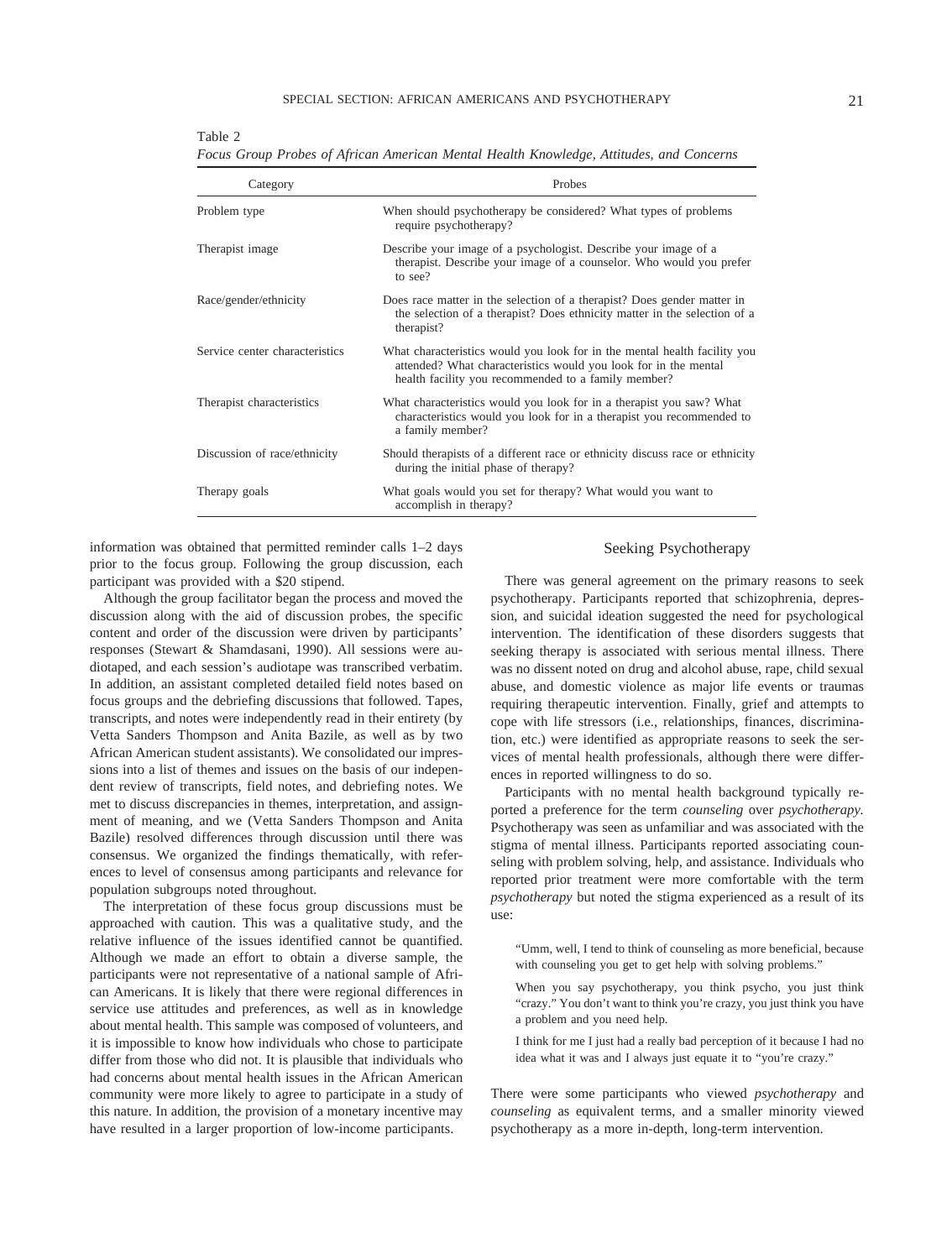#### *Cultural Barriers*

There was surprising consensus on the barriers to seeking mental health services. The existence of cultural beliefs, such as the need to resolve family concerns within the family and the expectation that African Americans demonstrate strength, were not debated. The need to seek psychotherapy was associated with weakness and diminished pride:

Barriers to Seeking Psychotherapy

I think my family is more like, we can work it out within ourselves rather than going outside. . . . I don't know if it was so much knowing, but they just feel like we're a family and we're a strong enough family to handle it.

Well I think that also goes with an African American dream to be considered a strong family. Mental illness is considered a weakness and we wouldn't even recognize it in the first place, because strong families just don't do that.

Males focused on diminished pride and weakness, whereas women noted the historical requirement that they be the anchor and source of strength in the family.

Participants also noted strong prohibitions on sharing information with those outside of a circle of family and trusted friends. One participant noted the following:

Just the whole idea of like telling your problems to a total stranger, unless it's someone that you know. . . . It's like you don't know that person, but then they want to know everything about you.

Other comments reflected concerns regarding the necessity for disclosures about friends and family:

Because unless you are like straight up schizophrenic or something, then it's really not the doctor's business what is going on in your life or in your family's life. But if you are in therapy talking about your problems, chances are your friends and family are going to have to come up.

Although participants agreed on the existence of these beliefs, they debated their wisdom. Older participants and men were more likely to suggest continued endorsement of these views. Some participants, although hesitant about the process, recognized the benefits of psychotherapy:

It's sort of an invasion of privacy, but I also see it as being a help if you're able to get what's on your mind out and able to get some help from someone else.

Finally, a surprising majority of participants noted the historical expectation that life would be difficult and that African Americans as a cultural group could and would cope with all adversity. This expectation was believed to inhibit help-seeking behaviors:

We as African Americans were always taught and always raised that you're not going to have it easy. You're going to be at a disadvantage. You're going to have to be tough. You're going to have deal with problems.

This attitude suggests that the weak ask for help; thus, seeking treatment is a sign of weakness. The tremendous burden of poor health and mental health that African Americans endure because of this belief resulted in very limited support for its continuation.

#### *Stigma*

Individuals who had received mental health services, as well as those with no prior experience with such services, noted that the stigma of mental illness, as well as the shame and embarrassment associated with it, was a significant barrier to seeking treatment. The only debate among participants was whether African Americans stigmatized mental illness more than other groups. Participants discussed a feeling that others reject those with mental illness. They noted that individuals with mental illness, as well as their families, hide their illness:

The average person, when they find out a person is having mental problems, they turn their back on them.

If they do [go to therapy], they try to keep it confidential and no one knows about it because you are labeled very quickly.

# *Financial Barriers*

Cost was noted as a health care issue for most African Americans and as a significant barrier to seeking mental health treatment. Participants noted that African Americans frequently lack adequate insurance to cover mental health services. Individuals not in the field of mental health (the majority of the participants) suggested that hourly fees were excessive and that in the face of more pressing needs and financial challenges, psychotherapy was a luxury. Some participants questioned the value of services given the perception of high costs, whereas others questioned the ability to receive quality services without adequate income or insurance. Participants who used Medicaid benefits complained that medication was the most frequently recommended treatment and that psychotherapy and counseling were not offered as options.

# *Lack of Knowledge*

Despite the sense that therapy was required to address certain issues, even educated participants reported that they lacked sufficient knowledge of the signs and symptoms of mental illness (i.e., depression, anxiety, etc.). Participants noted that it was particularly difficult to discern when a situation or condition had reached a stage requiring professional services. Lack of information led several participants to consult churches for resources and referrals. Likewise, emergency rooms were viewed as accurate sources of information and referral that also allowed individuals to avoid the stigma of seeking services and issues related to payment.

Like that man said, he had bipolar disorder. Too often we dismiss them as crazy. That's just something that culturally we don't know about. It sounds kind of cliché to say that we need to educate our people, but that's the basic truth.

People don't know about any of the different organizations around here that are willing to help them. They don't know what resources to go to get that help.

Participants were very interested in services that were located in the community; however, only approximately half of participants reported an interest in services that specifically focused on African American mental health. They suggested that they could not conceive of specific or specialized services that would satisfy the entire community given its diversity.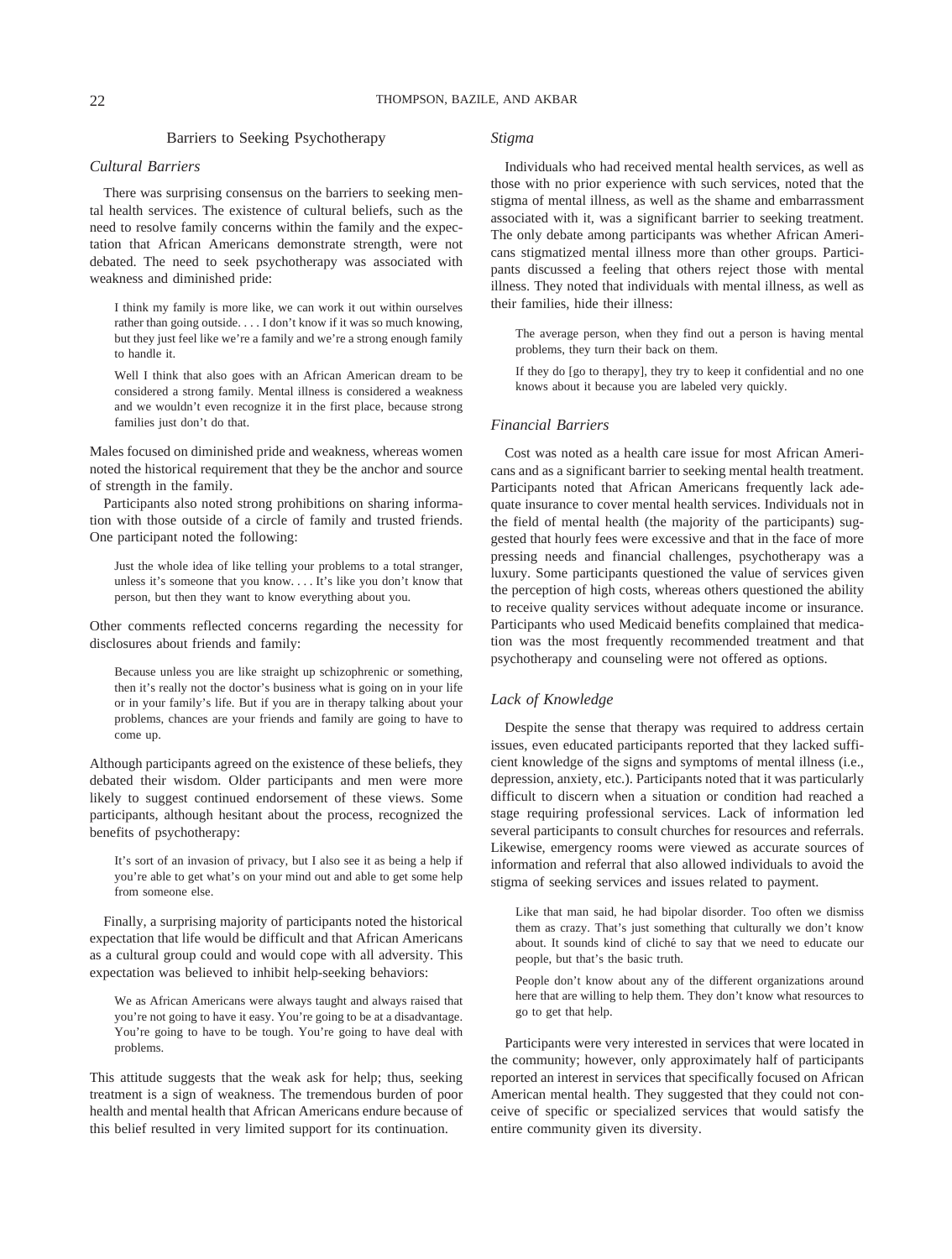# *Alternative Resources*

Older, more religious participants reported the use of prayer as a way of coping with mental health issues. This was not, however, a widely endorsed strategy. The church was often cited as a source of financial and social resources. Participants who reported strong religious convictions were most likely to see the church as a general resource. Indeed, some participants noted that confidentiality and understanding were sometimes unavailable through the church. Relationship concerns were perceived as problems that could be addressed by a minister or with assistance from family and friends.

## Psychologists and Therapeutic Issues

#### *Psychologists*

Variations in views were encountered as discussions of psychology and psychologists ensued. Psychologists were described as older White males, who were unsympathetic, uncaring, and unavailable. A common characterization was that psychologists were "impersonal." Psychologists were described as elitist and too far removed from the community to be of assistance to most African Americans. Those participants with prior therapy experience gave the most realistic descriptions of psychologists; however, this did not always result in a positive image:

It doesn't seem like they're truly concerned about you, what you could possibly be going through. You know it's just like "I'm about to get paid . . . your hour is up."

Approximately half of participants reported a belief that psychologists, unlike social workers and counselors, failed to participate in community education, prevention, and outreach, whereas others indicated too little information on the profession to comment. Participants noted a reluctance to trust professions not active in the African American community and activities directed toward community well-being. Participants who had sought therapy noted the difficulty in locating African American or ethnic minority therapists. In addition, many participants found the emphasis on education and degrees "intimidating." A small number of participants discussed how education limited the therapist's understanding of their life experiences:

I would say there are more White psychotherapists out there than Blacks. You know if you made an appointment to see a therapist, more likely than not you are going to be sitting down talking to someone who can't relate to you.

# *Mistrust*

The issue of trust generated the greatest debate among participants. Participants with no psychotherapy experience and little knowledge of the profession reported that although psychotherapy might be beneficial, most therapists lacked an adequate knowledge of African American life and struggles to accept or understand them. Participants discussed the stereotypes of African Americans in the larger society and challenged the ability of psychologists to remain unbiased. Also of interest were participants' fears, which included misdiagnosis, labeling, and brainwashing. Psychologists were perceived as predisposed to viewing African Americans as "crazy" and prone to labeling strong expressions of emotion as illness:

You might not trust White people. You're not going to sit and talk to somebody if you don't trust them. You know what I'm saying.

Individuals with psychotherapy experience discussed the importance of the therapist's knowledge of the illness, appropriate treatment, and concern for the needs of the individual client in developing trust.

Participants described circumstances that facilitated overcoming mistrust. They reported increased comfort when the therapist did not appear overwhelmed by their problems and issues. The therapist's ability to demonstrate genuine concern, ask appropriate questions, and the sense that there was a personal connection were important to the development of trust.

# *Psychotherapy*

The majority of focus group members described psychotherapy as an invasive, impersonal strategy to gain relief from distress. Regardless of the general view of psychotherapy, participants discussed the desire for competent care and believed that the cost of psychotherapy resulted in limited access for most African Americans. Participants who had participated in long-term psychotherapy were more positive. They reported empathy, compassion, time to develop trust, as well as a sense that a relationship had formed as significant to attitudes about therapy. Many participants reported experiencing and hearing about cold, condescending, arrogant interactions, and there were persistent complaints about the inability to make a connection. Confidentiality issues were raised as discussions focused on the variety of agencies (i.e. schools, courts, etc.) that referred African Americans for mental health treatment. Psychoeducation related to diagnosis, symptoms of the illness, and warning signs of mental illness was also expected, as well as what one participant termed "real prevention."

The lack of trust in providers made the use of psychotherapy intimidating. Participants with psychotherapy experience reported that they were disturbed by the inability of therapists to clearly explain the goals, the expected length of therapy, and how therapy would help, although they were able to overcome this concern. It is noteworthy that participants reported a preference for therapies that focused on the provision of tools and strategies that promoted successful coping rather than on insight or resolution of specific problems. Focus group participants were hesitant about any strategy perceived as permitting the therapist to give advice or tell them what to do. This issue seemed related to the participants' concern regarding a therapist's ability to understand their situation. Although participants agreed that few if any therapeutic modalities were developed with African American treatment in mind, a small minority noted that this was not necessary when treating serious, persistent mental illness.

Despite these concerns, participants emphasized the need for and benefit of psychotherapy in the African American community. They noted that if therapists made sincere efforts to understand African American clients, clients would participate in finding common ground. Participants discussed strategies for working with White American therapists: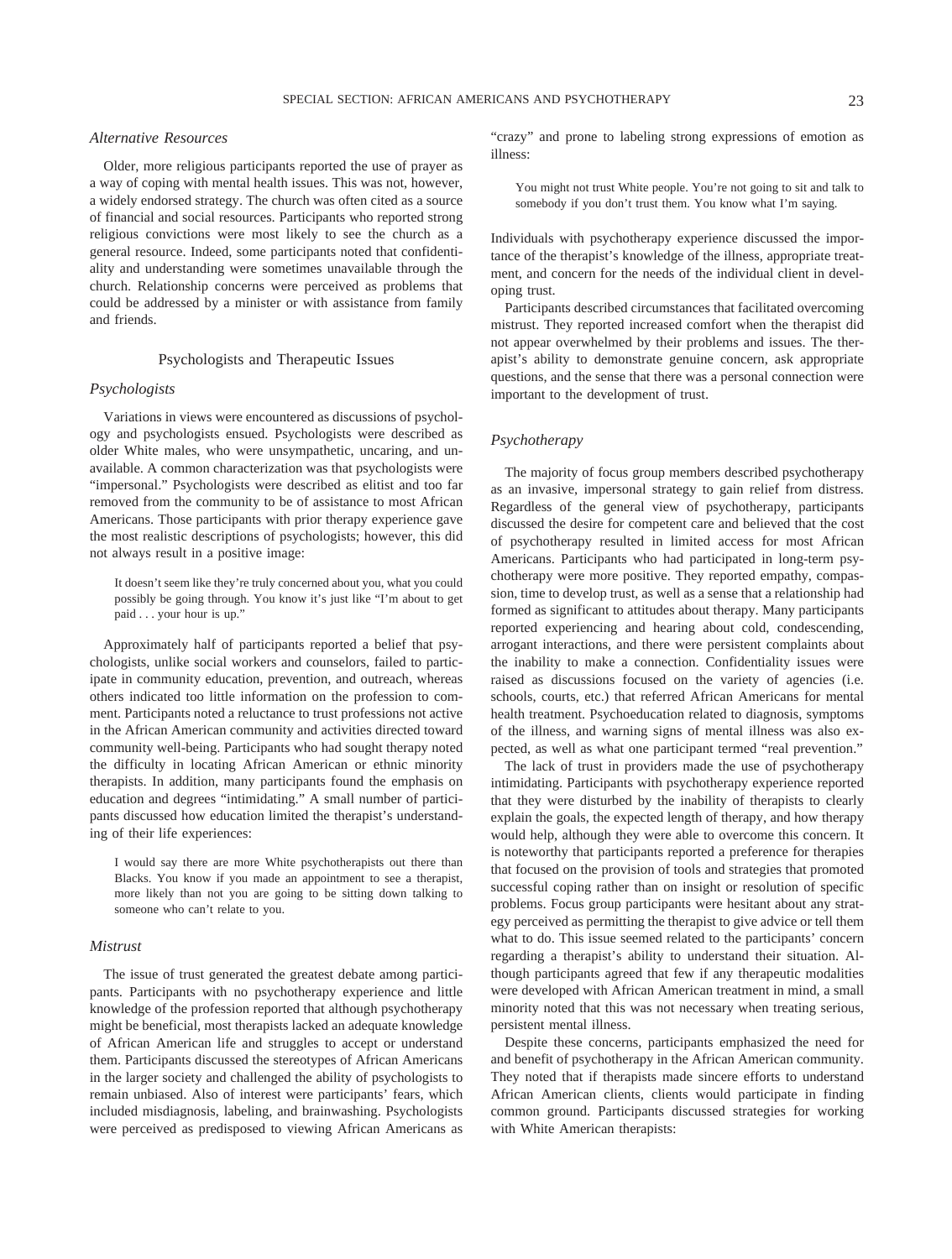From my personal experience, if a Black person is going to seek professional help, it's not really the color of their skin, it's the qualifications.

I found out that it really doesn't matter. A lot of them let you solve your own problems. Actually in therapy, you are solving your own problems.

#### *Cultural Sensitivity*

It should not matter, but it really does....I guess that you are more comfortable with someone who is more similar to you than someone you consider in a totally different lifestyle.

Over half of the participants reported a preference that race not matter in the provision of mental health services but indicated a vague fear that it did. Men and lower income participants were more likely to assert that race mattered. Participants reporting this attitude noted that it was based on sensitivity to the historical issues and experiences of the African American community. Participants believed that therapists were influenced by frequently encountered stereotypes of African Americans. They noted that African American psychologists could be too far removed from the culture and as insensitive as therapists who were not African American. Participants were less likely to note, but did acknowledge, the extent to which differences in socioeconomic status played a role in their perceptions. Psychologists were perceived as middle- to upper-middle-class, with limited understanding of poor and working class life:

If it has something to do, say, with a relationship with your spouse or something, I don't think it would matter what ethnicity the person was. Even if they were the same ethnicity, it's not going to guarantee that they understand. They grow up in a middle-class neighborhood and they don't know anything about where I am.

Participants with psychotherapy experience noted that certain problems, such as experiences with racism, discrimination, the stress of "paying bills," balancing work and family life, and exposure to community trauma, were avoided because of fears that the therapist would not understand. Participants also noted that this fear led to a tendency to edit or limit what was discussed. Similarly, issues of rape, domestic violence, and child sexual abuse were almost unanimously seen as inappropriate or difficult to discuss in mixed-sex therapist–client dyads.

I think on some issues, like racism or something like that, a White person can't really relate to that. I want someone [who] could really understand what I'm talking about. Even just with Black people in general, we have diversity and we have internalized racism within us. We have the whole thing about shades, and I don't think a White person could really comprehend what I was talking about.

When queried about the advisability of addressing issues of racial differences early in the therapeutic relationship, participants had mixed reactions. Approximately one third of participants felt that discussions of race not initiated by the client were indicative of therapists' racism and discomfort. Another third indicated that they would be relieved and could speak honestly if a therapist initiated such a conversation. Still other participants were neutral and doubted that such a conversation would affect the course of therapy. Participants stated that if they were uncomfortable and felt

misunderstood in a mixed-race dyad, they would not return to therapy:

It would bother me [for the therapist to bring up race] because I would think that they are racist, that they're not going to be fair and give me the same treatment as they give the next person.

I wouldn't care if they brought it up. I want to talk about it.

## Applications and Implications for Clinical Practice

Although focus group discussions are preliminary, they can provide important insights into the attitudes and beliefs that promote particular patterns of mental health service use by the African American community. Focus group responses indicated that depression, schizophrenia, and suicide were considered primary reasons to seek treatment. Participants also noted the need for treatment in cases of drug and alcohol abuse, rape and other acts of violence against women, child sexual abuse, as well as grief. Thus, serious mental illnesses, as opposed to daily stressors and problems in living, are most likely to precipitate treatment seeking.

There is a strong need to educate the community on the range of issues psychologists are prepared to address and how these promote well-being. An increase in outreach efforts in the African American community may result in positive and accurate images of psychology and psychologists. Accurate images can facilitate community willingness to view psychologists as sources of assistance for emotional and interpersonal crises and difficulties. Presentations of materials from the American Psychological Association's (APA) public education campaign to the African American community might improve awareness of the value of psychology.<sup>1</sup>

Consistent with data from the National Survey of Black Mental Health (Jackson et al., 1986), the present study reveals that African Americans participating in these focus groups were not generally negative toward seeking mental health services, but they held attitudes and beliefs that negatively affect actual treatment seeking. Participants reported greater comfort with the idea of obtaining counseling rather than psychotherapy, which was associated with the use of the label "crazy." Issues identified as barriers to treatment seeking have been noted previously in the literature. Despite acknowledgement of the need for services and perhaps consistent with the focus on serious and persistent mental illness, participants noted that stigma, costs, and knowledge of available services affected treatment seeking (Mutchler & Burr, 1991; Nickerson et al., 1994; Silva de Crane & Spielberger, 1981; Terrell & Terrell, 1984).

It is noteworthy that participants suggested that the use of emergency room services provided a method of addressing all three issues. Emergency rooms must assess patients regardless of their ability to pay and were perceived as a source of referral. In addition, it was suggested that stigma could be avoided through emergency room use because of others' inability to ascertain the nature of the services sought. This is an expensive and in many instances an inappropriate use of the emergency room, but it reflects an effort to address both the need for services and concerns related to seeking these services. This utilization strategy is also problematic because, as Snowden's (1999) analysis of African

<sup>1</sup> See http://helping.apa.org/resilience/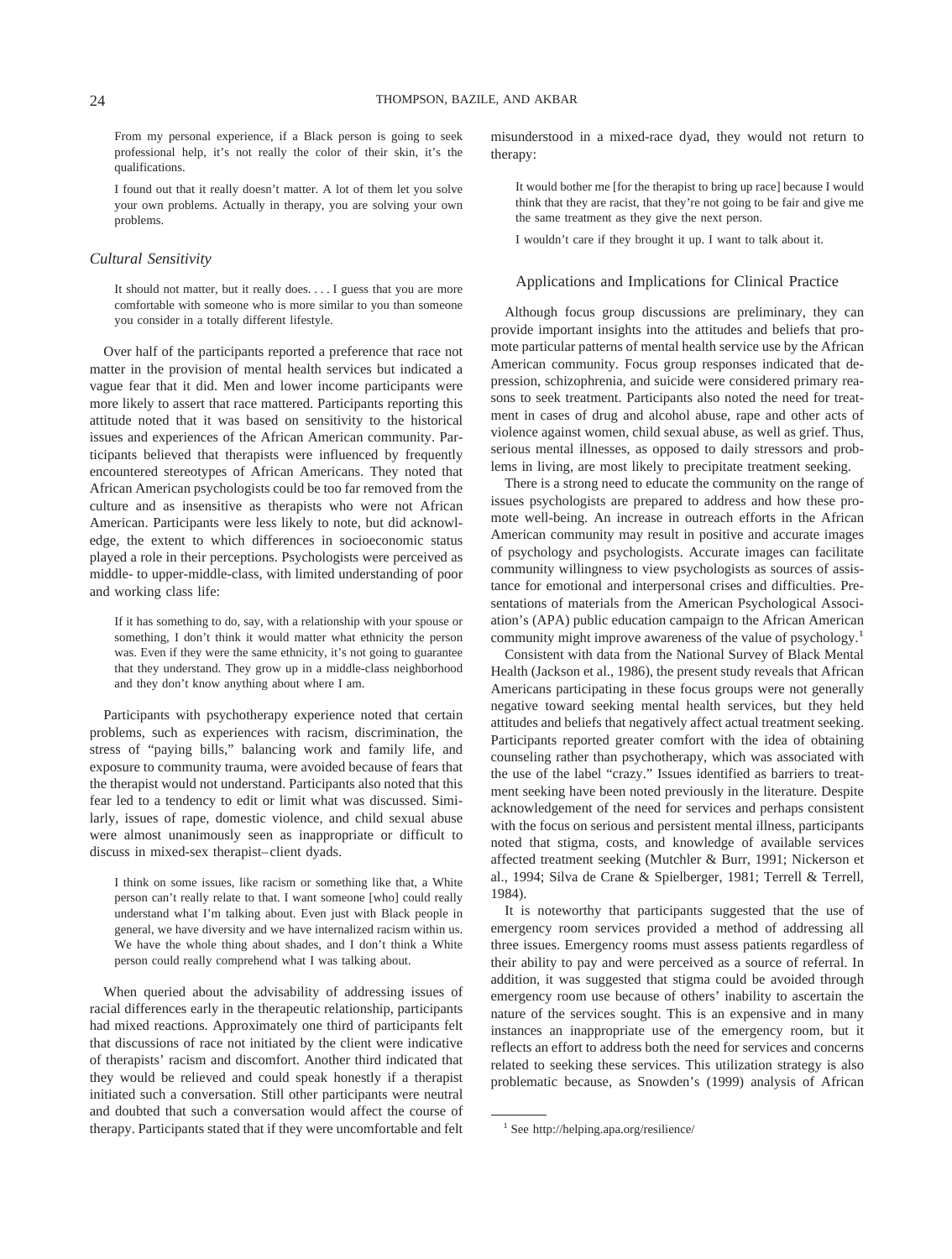American utilization data indicates, physicians often fail to recognize the need for referrals.

Clearly, mental health education should include information on the location and appropriate use of services. Community mental health centers might consider offering walk-in and urgent-care services in satellite offices located in hospitals or other community institutions. The availability of these services, whether located at community mental health centers or satellite locations, would require extensive advertising in the community to be effective. Psychologists could also advertise any intake hours routinely available during the week. Takeuchi and Uehara (1996) noted research support for the effectiveness of ethnic minority programs in reducing reliance on emergency services. This option should also be explored.

Focus group participants viewed the typical psychologist as an older, White male and discussed their concern that psychologists could not be sensitive to the social and economic realities of their lives. A sense of connection and the ability to establish a relationship were important concerns for these African American participants. The perception that the therapeutic relationship is difficult to establish suggests the need to examine the relationship boundaries maintained by the profession, which may be misunderstood and perceived as a lack of caring.

Current Health Insurance Portability and Accountability Act (HIPAA; 1996) regulations and implementation efforts require that psychologists provide information to patients about their privacy rights and how information will be used. This requirement also provides an opportunity for psychologists to educate patients about confidentiality, a concern that relates to the frequency of school, judicial, and social service involvement among African Americans in therapy (Wilson & Stith, 1998). The complexities of the HIPAA regulations will likely increase suspicion and concern if they are presented simply as additional documentation and forms to sign. However, African American clients may respond positively if they know that HIPAA guidelines require their authorization for release of information that is not relevant to their treatment, billing procedures, or the claims process to employers, schools, or other entities (APA Practice Organization, 2002). In addition, the requirement that psychologists inform clients of potential uses and disclosures of their protected health information and the right to limit these uses may increase African American clients' sense of control until trust in the therapist has developed. Therapists may want to take the time to discuss this information and create an opportunity to explore confidentiality concerns and requests. These discussions may generate a sense of genuine concern for the client's feelings and position and promote the sense that the therapist is open to the development of a collaborative relationship.

One of the most significant issues addressed by focus group participants was the complex way in which the issue of race affects attitudes about therapy and treatment seeking. Although many participants reported that race should not matter, they discussed their concern that ultimately it did. Participants were concerned that stereotypes affected therapists' attitudes toward and treatment of African American clients. The early discussion of race by therapists, although recommended in the literature, was not universally viewed as a positive strategy to deal with client concerns. Some participants reported that this strategy would increase their suspicions. Thus, the considerations outlined by La Roche and Maxie (2003) are important in decisions to discuss race. The clinician must strive to understand the racial identity, level of consciousness, meaning of racial differences, experience of discrimination, and level of client distress when deciding when and if race is to be discussed.

Participants indicated that they often looked for subtle cues to determine therapists' cultural attitudes and sensitivity. They reported that items easily overlooked, such as ethnic minority reading material in the waiting room, diversity of the art in therapy and waiting rooms, and ethnic minorities who work for and with the therapist, affected their perceptions. Therapists' reactions to financial, legal, employment, and discrimination issues were monitored. Focus group participants indicated that therapists who seemed overwhelmed or unwilling to address these issues might limit client disclosure and participation in the therapeutic process.

Focus group participants were clear that they used signs of anxiety and discomfort with racial issues as signals of racial attitudes and competence to work with African Americans. It is therefore important for psychologists to address any anxieties or concerns they might have regarding offending or alienating clients, and they must understand and respond appropriately to clients who react negatively to discussions of race in therapy. Cardemil and Battle (2003) addressed possible responses to clients who respond negatively to therapist-initiated discussions of race.

Increased cultural competency may facilitate the type of positive experiences necessary to improve psychologists' image in the African American community. Practical activities reflecting competency with African American clients might include careful attention to the need to orient clients to the therapeutic process. Therapists must be prepared to provide clear statements of therapeutic goals, benefits, and anticipated time frames for treatment when this can be specified, or to offer explanations for their inability to do so. The ability to provide "early motivators"—a sense that improvement will occur and that problems can be resolved—will encourage treatment persistence. Participants also reported a desire for a therapeutic approach that emphasized the development of a relationship consistent with the interpersonal orientation often noted in the African American community (S. Sue, Zane, & Young, 1994). Diagnoses and terms should be explained in direct and understandable language. The significance of the diagnosis and its relationship to treatment planning should also be addressed. African American willingness to seek psychotherapy will increase with positive exposure to psychologists.

#### References

- American Psychological Association Practice Organization. (2002). *Countdown to 2003: Helping psychologists comply.* Washington, DC: Author.
- Asbury, C. A., Walker, S., Belgrave, F. Z., Maholmes, V., & Green, L. (1994). Psychosocial, cultural, and accessibility factors associated with participation of African Americans in rehabilitation. *Rehabilitation Psychology, 39,* 113–121.
- Atkinson, D. R., Morten, G., & Sue, D. W. (1998). Addressing the mental health needs of racial/ethnic minorities. In D. R. Atkinson et al. (Eds.), *Counseling American minorities* (5th ed., pp. 51–80). Boston: McGraw-Hill.
- Cardemil, E. V., & Battle, C. L. (2003). Guess who's coming to therapy? Getting comfortable with conversations about race and ethnicity in psychotherapy. *Professional Psychology: Research and Practice, 34,* 278–286.
- Cooper-Patrick, L., Powe, N. R., Jenckes, M. W., Gonzales, J. J., Levine,